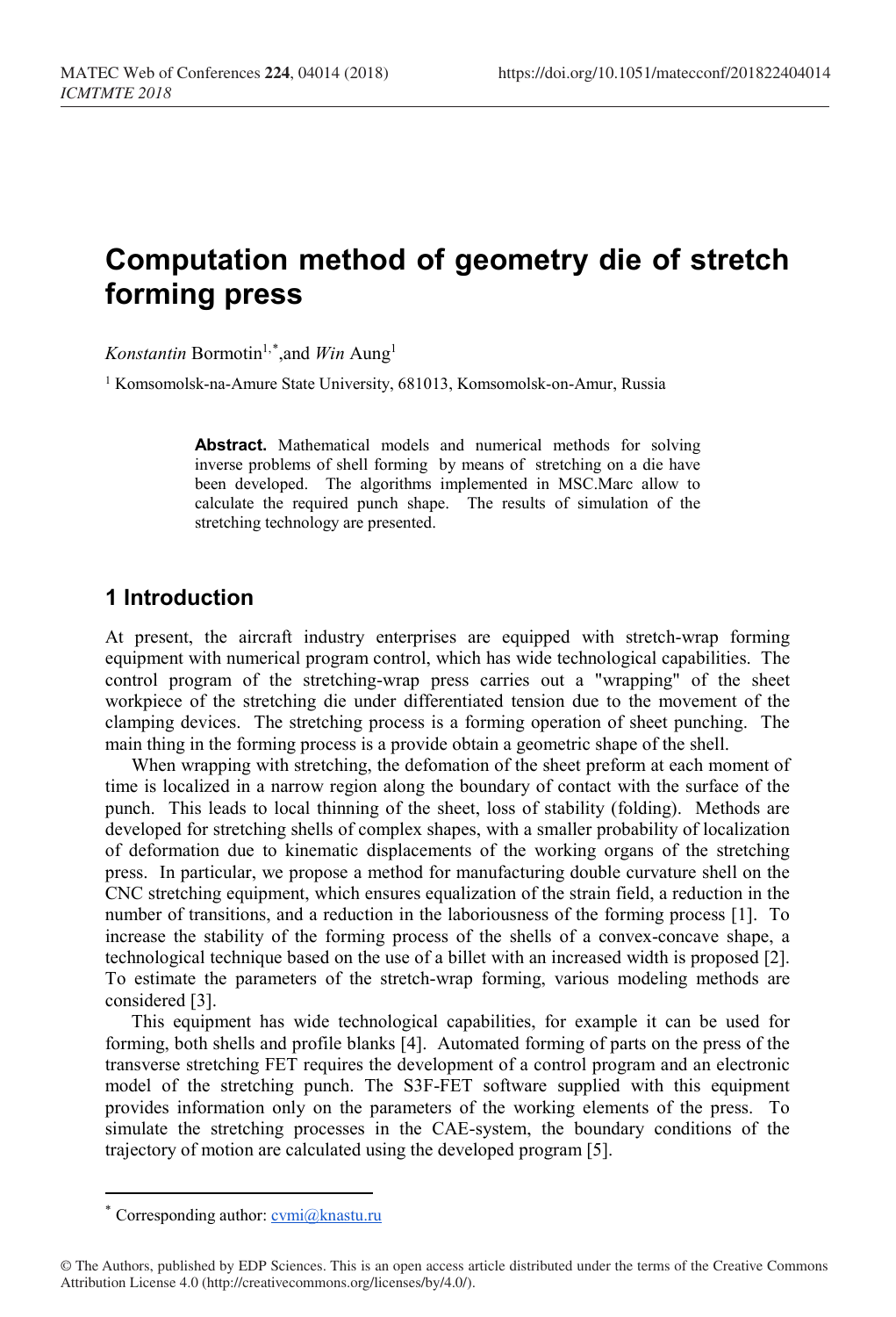The development of technical solutions in the methods of forming does not guarantee obtaining high accuracy of the final geometric part shape. The precision of the shape of the part obtained by the processing of materials by pressure at specified process parameters depends on the accuracy of the computed and manufactured form of the tool (punch), which determines the anticipatory shape of the panel. The lead form should provide the given residual curvature of the panel after its release from the force tool. In this connection, the opposite problem arises: to determine the shape of the tooling, creating such anticipatory curvature, which ensures the given residual shape of the panel after unloading.

#### **2 Formulation and method for solving problem**

Let  $V \subset R^3$  be a bounded domain with a sufficiently regular boundary *S*. The contact surface of die with deformable body is designated through  $S<sub>c</sub>$ . The surface of the workpiece in contact with the clamping devices is indicated by  $S_b$ . Denote by  $u = (u_1, u_2, u_3)$ ,  $\tilde{u} = (\tilde{u}_1, \tilde{u}_2, \tilde{u}_3)$ ,  $\overline{u} = (\overline{u}_1, \overline{u}_2, \overline{u}_3)$  - the vectors of current, residual displacements of deformable body and the vectors displacements of the die surface points;  $u, \tilde{u} \in [W_2^1(Q)]^3$ ,  $Q = V \times \{0 \le t \le T\}$ ,  $\overline{u} \in [W_2^1(Q_c)]^3$ ,  $Q_c = S_c \times \{0 \le t \le T\}$ . Here *t* is the parameter of deformation. The symbol  $(\cdot, \cdot)_S$  denotes the inner product in  $L_2(S)$ : 3  $(u, v)_s = \int_{S} \sum_{i=1}^s u_i v_i dS$ . The corresponding norm is given by  $\left( \int_{S} \sum_{i=1} u_i^2 dS \right)$  $\frac{3}{2}$  2 is  $\frac{1}{2}$  $|| u ||_S = \sqrt{(u,u)_S} = \left( \int_S \sum_{i=1}^S u_i^2 dS \right)$ .

The inverse problem of a kinematic forming by contact rigid stamps can be formulated similarly to [6-8] in the form of a quasistatic variational principle with the functional:

$$
J(\vec{u}, \dot{u}, \dot{\vec{u}}) = \frac{1}{2\varepsilon_1} ||\dot{\vec{u}} - \dot{\vec{u}}^*||_{S_c}^2 + W_c + \frac{1}{2\varepsilon_2} ||\dot{u} - \dot{u}^*||_{S_b}^2 + a(\dot{u}, \dot{u}) +
$$
  
+ $a(\dot{\vec{u}}, \dot{\vec{u}}) + \frac{1}{2\varepsilon_3} ||\dot{\vec{u}} - \dot{\vec{u}}^*||_{S_c}^2, \varepsilon_1 > 0, \varepsilon_1 \to 0, \varepsilon_2 > 0, \varepsilon_2 \to 0,$  (1)

where  $\dot{u}^*$ ,  $\dot{u}^*$ ,  $\dot{u}^*$  - is a given residual displacement rate and current contact displacement rate of die and shell; *W<sub>c</sub>* - the quasistatic contact potentials received by imposing of contact conditions on the equations of bodies motion by method of multipliers of Lagrange or by method of penal functions [9] and differentiation on *t*; potential form are given by

$$
a(\dot{u}, \dot{v}) = \int_{V} \frac{\partial E(\dot{u}_{i,j})}{\partial \dot{u}_{i,j}} \dot{v}_{i,j} dV, a(\dot{\tilde{u}}, \dot{\tilde{v}}) = \int_{V} \left( \frac{\partial \tilde{E}(\dot{\tilde{u}}_{i,j})}{\partial \dot{\tilde{u}}_{i,j}} \right) \dot{\tilde{v}}_{i,j} dV,
$$
  
\n
$$
E(\dot{u}_{i,j}) = \frac{1}{2} c_{ijpl} \dot{\tilde{\varepsilon}}_{ij} \dot{\tilde{\varepsilon}}_{kl} - c_{ijpl} \dot{\tilde{\varepsilon}}_{ij} \dot{\tilde{\varepsilon}}_{pl}^p + \frac{1}{2} \sigma_{ij} \dot{u}_{p,i} \dot{u}_{p,j}, \quad \tilde{E}(\dot{\tilde{u}}_{i,j}) = \frac{1}{2} c_{ijpl} \dot{\tilde{\varepsilon}}_{ij} \dot{\tilde{\varepsilon}}_{pl} - c_{ijpl} \dot{\tilde{\varepsilon}}_{ij} \dot{\tilde{\varepsilon}}_{pl}^p + \frac{1}{2} \rho_{ij} \dot{\tilde{u}}_{p,i} \dot{\tilde{u}}_{p,j},
$$
  
\n
$$
c_{ijkl}
$$
 - are the components of the elastic constant tensor;  $\dot{\tilde{\varepsilon}}_{kl}^p$  - are the plates;

$$
\dot{\varepsilon}_{ij} = \frac{1}{2} (\dot{u}_{i,j} + \dot{u}_{j,i} + \dot{u}_{p,i} u_{p,j} + u_{p,i} \dot{u}_{p,j}),
$$
\n
$$
\dot{\varepsilon}_{ij} = \frac{1}{2} (\dot{\tilde{u}}_{i,j} + \dot{\tilde{u}}_{j,i} + \dot{\tilde{u}}_{p,i} \tilde{u}_{p,j}) ;
$$
\n
$$
i, j, k, l = 1, 2, 3.
$$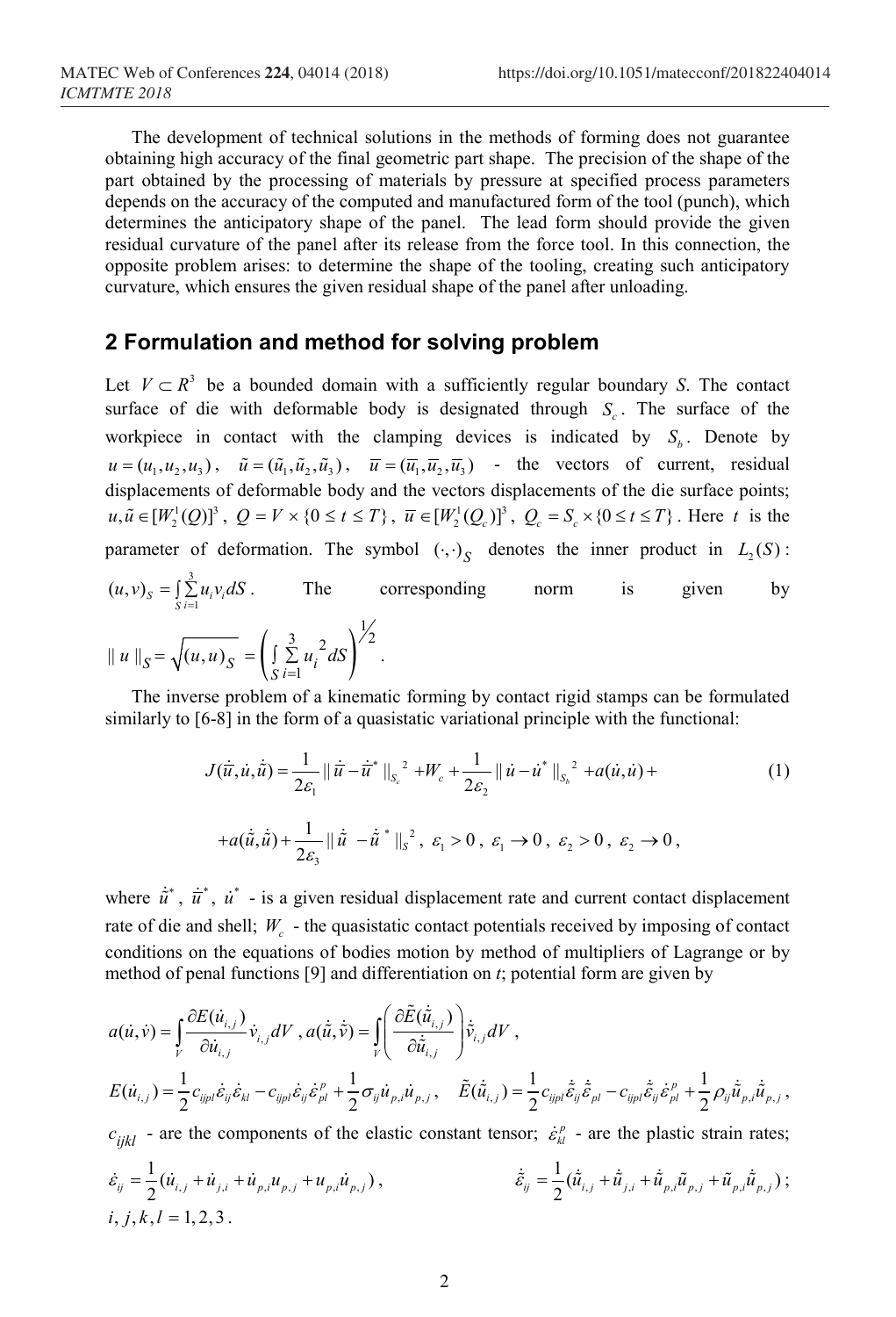By consideration of the inverse problem with functional in the form of  $(1)$  it is supposed that in the considered time *t* there is a contact of rigid stamp with deformable body, otherwise these contact potentials shouldn't enter functional.

Taking into account discretization of the variation (1) the finite element equations for the solution of a contact problem are formed [9, 10]

$$
{}^{t+\Delta t}{\bf K}^{(i-1)}\Delta{\bf U}^{(i)}={}^{t+\Delta t}{\bf R}^{(i-1)}\,,\;{}^{t+\Delta t}\tilde{{\bf K}}^{(i-1)}\Delta\hat{\bf U}^{(i)}={}^{t+\Delta t}\hat{\bf R}^{(i-1)}\,,
$$

where  ${}^{t+\Delta t}$ **K**<sup>( $i-1$ </sup>),  ${}^{t+\Delta t}$ **K** ${}^{(i-1)}$  - are the tangent stiffness matrices (in matrices  ${}^{t+\Delta t}$ **K** ${}^{(i-1)}$  are already included the additional elements which are formed from contact restrictions),  $t + \Delta t \mathbf{R}^{(i-1)}$ .  $t + \Delta t \mathbf{R}^{(i-1)}$  – the vector of internal and external forces. The top indexes  $t + \Delta t$  of quantity indicate time for which it is calculated. The top indexes  $(i-1)$  indicate number of iteration at correction of the solution by Newton-Rafson's method. The solution of the following step is found on a formula  ${}^{t+\Delta t}U = {}^{t}U + \Delta U$ .

As a result of the solution of the first problem of the given movements we receive the deformed model with distribution of stress and strain. The second problem on the basis of data on initial stress and strain determines unloading movements. After that it is possible to find residual nodal movements  $\tilde{\mathbf{U}} = \mathbf{U} + \hat{\mathbf{U}}$ .

Several procedures have been developed to treat contact problems including the use of Perturbed or Augmented Lagrangian methods, penalty methods, [9, 11] and direct constraints. In the latter case in MSC.Marc, when the contact occurs, the degrees of freedom are transformed to a local system and a constraint is imposed such that  $\Delta u_{normal} = \mathbf{v} \cdot n$ , where **v** is the prescribed velocity of the rigid surface.

The iterative method for solving the inverse forming problem in displacement of a contact surface of die is offered

$$
\overline{u}_{i}^{k+1} = \overline{u}_{i}^{k} + \alpha^{k} (\tilde{u}_{i}^{*} - \tilde{u}_{i}^{k}) + \beta^{k} (\overline{u}_{i}^{k} - \tilde{u}_{i}^{k}) \quad \text{on } S_{c},
$$
\n
$$
u_{i}^{k+1} = u_{i}^{k} + \alpha^{k} (\tilde{u}_{i}^{*} - \tilde{u}_{i}^{k}) + \beta^{k} (u_{i}^{k} - \tilde{u}_{i}^{k}) \quad \text{on } S_{b},
$$
\n(2)

where  $0 < \alpha^k < 2$ ,  $\beta^k \rightarrow 0$  at  $k \rightarrow \infty$ ,  $i = 1, 2, 3$ .

#### **3 Numerical results of the problem solution**

The problem of calculating the shape of the punch, creating such a lead curvature of the panel during the stretching, which provides the given residual shape after unloading, is considered. Simulation of the formation of a double-curvature panel with a thickness of 2 mm is carried out by CAE in MSC.Marc (fig.1). The dimensions of the workpiece are 1750x750x2mm. The workpiece has the properties of material 1163T. The material is isotropic and its elastic characteristics are the same under tension and compression and are

equal to the following values: Young's modulus  $E = 7454 \frac{kg}{mm^2}$ , Poisson's ratio v = 0.34,

yield strength  $\sigma_T = 29.85 \frac{kg}{m m^2}$  $\sigma_T = 29.85 \frac{kg}{mm^2}$ , linear hardening modulus  $E_T = 200.75 \frac{kg}{mm^2}$ . The

deformation process takes place in two stages: wrapping the punch and stretching the panel by 1%. After unloading, the calculated residual displacement field of the panel is used in (2). The change in the punch geometry is carried out by solving the problem of surface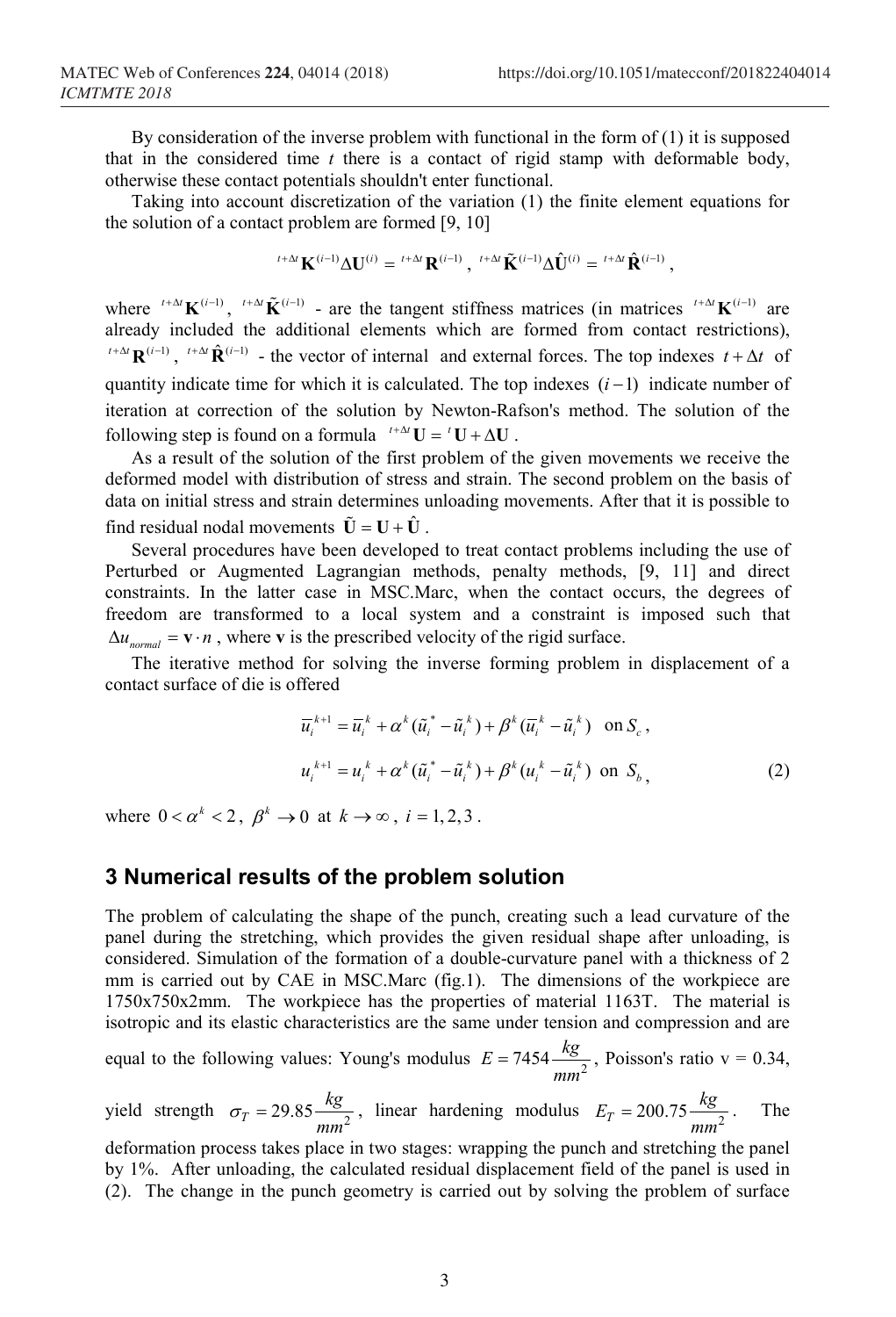deformation by the displacement field (2). These tasks are solved at each iteration, until the necessary accuracy is ensured.



**Fig. 1.** Finite element model of the workpiece and a surface with a given curvature

In order to simplify the problem, the contact conditions simulate slippage without friction. As the initial displacement of the surface of the punch (2), the distance to the surface with the required curvature is taken  $\overline{u}_i^0$ , and  $u_i^0$  - the edges of the workpiece are moved to the current surface of the punch. Residual displacements in the iteration method are determined at the nodes of the deformed body nearest to the projections of the punch surface points. The iterative method is implemented in the MSC.Patran, MSC.Marc system using a number of user procedures [11].

As a result of calculation, the geometry of the punch is found, which reduces the deviations of the workpiece from the given shape after the stretching and unloading (Fig. 2, 3). Fig.2 shows the residual shape of the preform after the stretching along the initial surface of the punch, in Fig.3 - the residual shape of the workpiece after stretching the surface of the punch, obtained by the iteration method for 3 iterations. Thus, deviations from the given geometry decreased by 1.5 times.



**Fig. 2.** Residual configuration of the workpiece after the first iteration in comparison with the given surface



**Fig. 3.** Residual configuration of the workpiece after the third iteration in comparison with the given surface